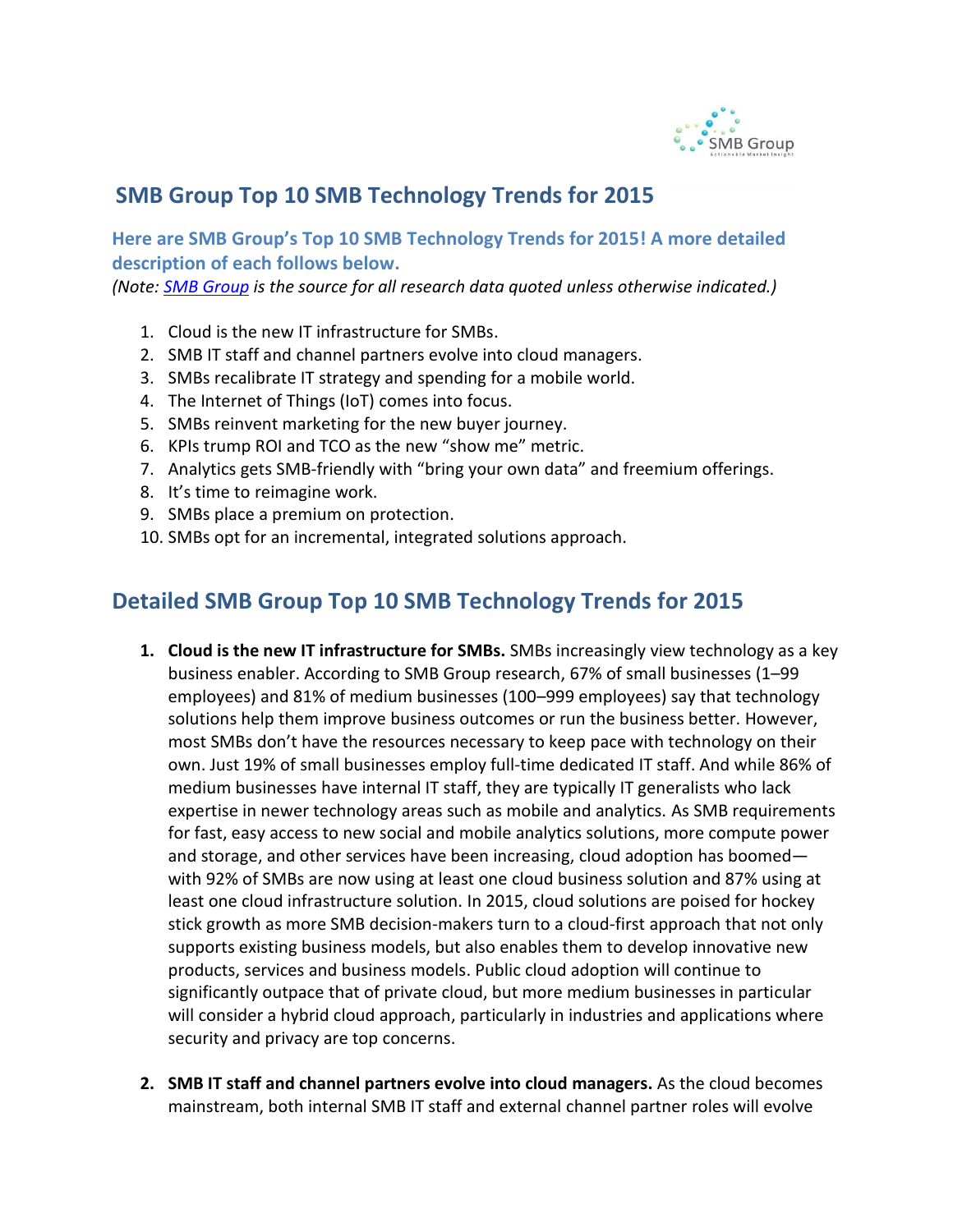from implementation and break/fix support to become more proactive and strategic. SMBs will look for staff and channel partners that can work with line-of-business decision-makers to better align technology investments with business goals, select bestfit solutions and manage cloud service providers. Internal IT staff and channel partners will also need stronger integration expertise to help SMBs get more value from their technology investments. Channel partners will need to cultivate consultative selling and adjust staffing skill sets accordingly. SMB decision-makers will seek help to better understand and articulate new skill-set requirements, and to hire and/or contract for these needs. They will be hungry for thought leadership from SMB vendors, analysts and other influencers.

- **3. SMBs recalibrate IT strategy and spending for a mobile world.** A growing majority of SMBs now regard mobile solutions as essential business enablers, with 60% saying that mobile solutions are critical to their business. 86% of SMBs agree or strongly agree that mobile apps are a complement to traditional business applications, and 71% believe that mobile apps will replace some traditional solutions entirely. Mobile solutions also account for a growing share of SMBs' technology budgets. SMB median spending on mobile technology and solutions as a percentage of total technology spending rose from roughly 12% in 2013 to 16% in 2014. Mobile service and device costs still account for the bulk of SMB mobile budgets, but SMB spending in other areas is rising as a percentage of mobile spend. On average, in 2014, SMBs spent 11% of their mobile dollars on apps, 9% on security, 11% on mobile management and 8% on consulting. Planned increased investment in mobile apps and more diverse mobile devices will necessitate a spike in mobile management adoption as well.
- **4. The Internet of Things (IoT) comes into focus.** IT vendors and prognosticators have been forecasting explosive growth for more intelligent and connected devices of all types. However, many IoT scenarios have been cast in a consumer light, such as smart watches and Tile (a locator for items such as keys and glasses), and the IoT vision has been fuzzy for many SMBs. In 2015, however, early but compelling use-case scenarios and solutions will emerge, leading more SMBs to the "aha" moments required to spark adoption. For instance, radio-frequency identification (RFID) has been used in logistics to track pallets and crates for some time, but mostly in closed-loop systems for highvalue goods. IoT will help reduce RFID costs, making it more practical and appealing to retailers to use in order to help improve inventory accuracy, automate customer checkout and reduce theft. Beacons, which are indoor positioning systems that communicate directly with smart phones via Bluetooth, provide another compelling SMB use case. For example, a network of in-store beacons can identify the location of customers in a store and send them push notifications. Or, a trucking company could install beacons to monitor the state of its trucks, provide more timely maintenance, reduce vehicle downtime and decrease costs. Once SMBs understand use cases more clearly, IoT will hold great appeal because it is mostly invisible to end users, which negates adoption issues, and it provides real-time data for better decision-making and better business outcomes.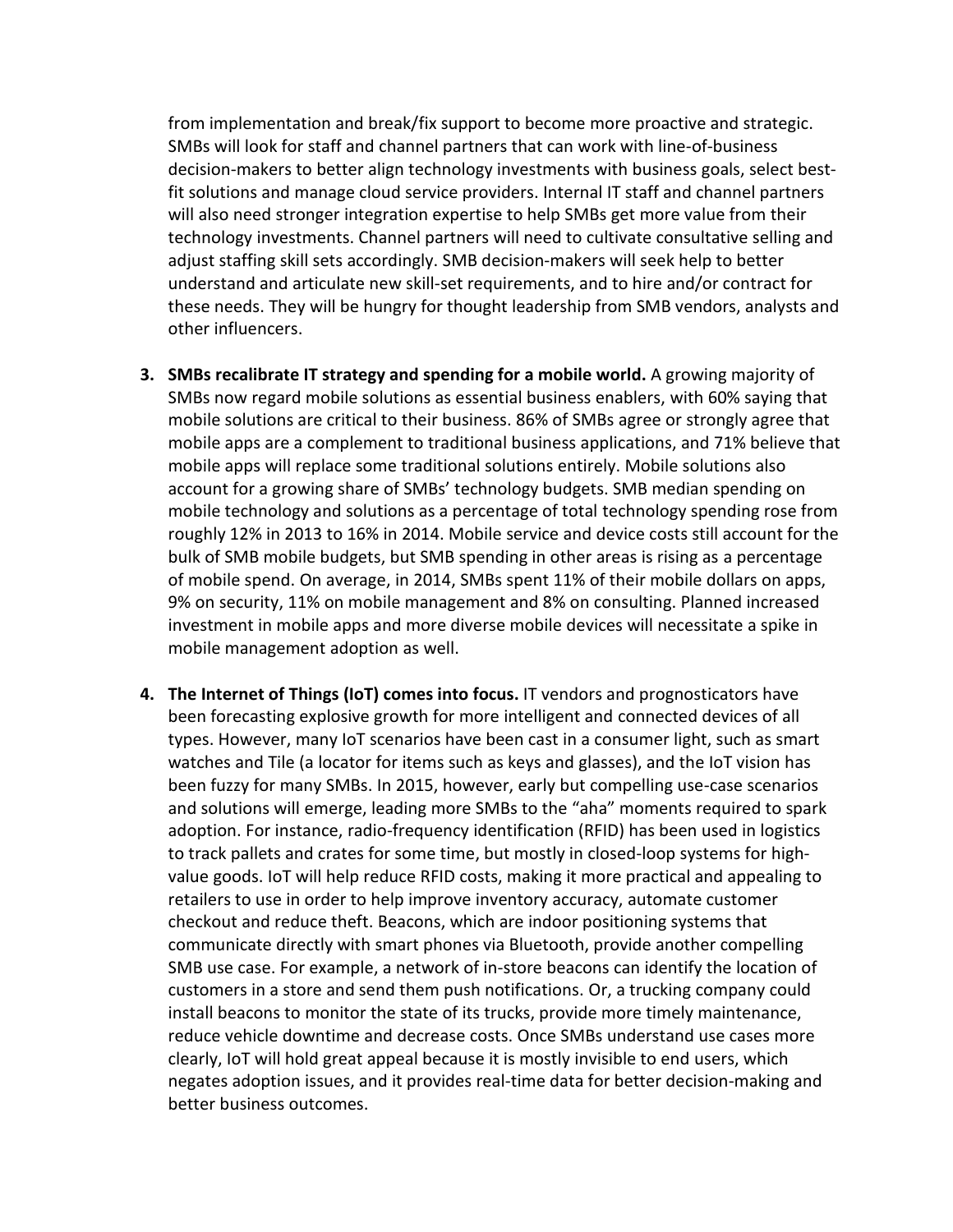- **5. SMBs reinvent marketing for the new buyer journey.** The buyer journey is evolving rapidly and includes many more touch points than ever before. SMBs must transform their marketing approach to connect with more prospects and customers, and to provide them with the right information at the right time in the buying journey. Although many small and even medium businesses rely on point solutions, more will turn to an integrated marketing approach. In 2014, 20% of small businesses and 25% of medium businesses had purchased/upgraded to a marketing automation solution in the past 24 months. Meanwhile, 22% of small businesses and 26% of medium businesses plan to purchase/upgrade a marketing automation solution in the next 12 months. More SMBs will realize that choosing the right marketing automation solution is one of the most important technology decisions they will make, particularly as cloud, mobile, social, analytics and other technologies continue to transform the buying process.
- **6. KPIs trump ROI and TCO as the new "show me" metric.** Historically, vendors have tended to focus on proving solution value through return on investment (ROI) and total cost of ownership (TCO) analysis and metrics. But these assessments and metrics, while often beneficial, are frequently too vague and/or too dependent on nuanced measurements to be compelling for SMBs. In comparison, key performance indicators (KPIs) can provide SMBs with specific, actionable insights on business performance and what areas need improvement. With so many vendors fighting for SMB dollars, SMBs will increasingly seek out those that help them understand what KPIs are most relevant for their business and industry, and those that provide credible, specific metrics about how their solutions affect these KPIs.
- **7. Analytics gets SMB-friendly with "bring your own data" and freemium offerings.** Most SMBs don't have data analysts on staff. These businesses often are intimidated by analytics solutions, which have traditionally been expensive, complex and difficult to use. But cloud computing, better user interfaces, visualization tools, improved algorithms and natural language capabilities as well as a growing number of freemium offerings designed for business decision-makers—not data scientists—are poised to change this. For instance, IBM's Watson freemium offering allows users to bring in data from many sources, and it has capabilities that reduce data preparation and loading time, including a "fix it" button to repair data quality issues. Once data is plugged into Watson, users can query in natural language to analyze information. As more solutions designed for people with little or no data preparation and analytics skills emerge, analytics will become more consumable for SMBs.
- **8. It's time to reimagine work.** Whether you prefer the hashtag *#futureofwork*, *#newwaytowork*, *#reimaginework* or something else, it's clear that change is on the horizon. Processes, tools, attitudes and behaviors are shifting as mobile, social, cloud, analytics, IoT and other technology advances take hold in SMBs. Likewise, demographic shifts are reshaping the makeup of SMB workers as well as their expectations of what technology should do and how it should do it. For instance, millennials and digital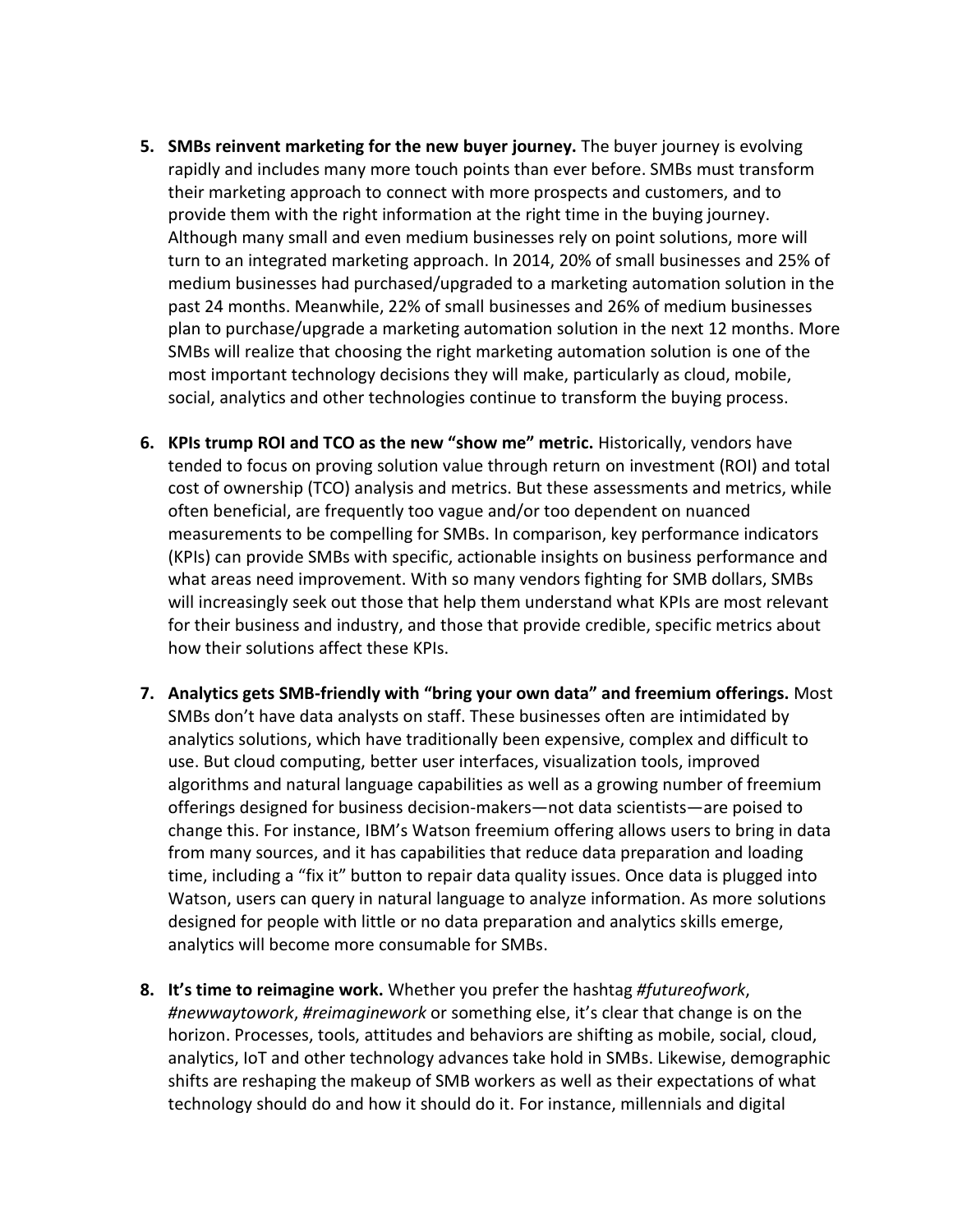natives are rising through the workforce ranks, while baby boomers are starting to retire or move to part-time work. Meanwhile, the ranks of temporary and contract workers continue to grow. The National Employment Law Project found that temporary help agencies, staffing agencies, professional employer organizations and employment placement agencies fill 2.5% of all jobs, up from 1.4% in 1990. In addition, easy-to-use consumer apps and devices have raised the bar for user experience in the business-tobusiness (B2B) world. This changing mix of resources, behavior, attitudes and requirements will lead more SMBs to seek better, easier and more affordable ways to access, evaluate, buy and get productive with technology solutions. Vendors that understand and plan for this evolution, provide clear solution value and make SMB customers feel that they are part of a strong ecosystem will have a decisive edge as this trend unfolds. Providing easy access and free trials, clear messaging, a delightful user experience, superior support and vibrant user communities will be key to tapping into this trend.

- **9. SMBs place a premium on protection.** SMBs are already using basic security and backup tools. However, our research shows that most use point solutions that only tackle part of the problem. The use of more comprehensive solutions to protect and manage data is still far from the norm. But greater reliance on technology, an increasing number of "moving parts" (traditional apps and infrastructure, cloud, social, mobile, etc.) and the need to manage data no matter where it resides necessitate better security, control and management capabilities. SMBs need only turn on the news to understand the financial, brand and legal ramifications of data breaches at large companies such as Sony Pictures, Home Depot and eBay. As awareness rises, SMBs will place a premium on more comprehensive solutions from vendors that offer proactive guidance, deeper expertise, stronger service-level agreements (SLAs) and 24/7 support for an always-on world.
- **10. SMBs opt for an incremental, integrated solutions approach.** New cloud, mobile and social solutions have made it easier for SMBs to access and use new applications, but they have offered little help with integration. Although 63% of SMBs have partially integrated some applications, 79% still rely on manual Excel file uploads or custom code for integration, which underscores the severity of the problem. SMBs typically lack the expertise and resources to manage the entire integration process, and they need solutions that both encompass and better integrate cloud, mobile, social, analytics, security and other technologies. However, SMBs don't want—and can't digest monolithic solutions. Vendors need to accommodate SMB integration requirements with a LEGO-like approach that enables SMBs to acquire only what they need at a given point in time, and then to add on new capabilities (their own or those of partners) with as little friction as possible when new needs arise. Although integration remains one of the toughest technology nuts to crack, we see new hope. Open ecosystems, embedded integration capabilities and stronger APIs should help pave the way, as should toolsets designed to help non-technical users to configure integrations without coding if they understand business integration workflows and requirements. Built-in collaboration and